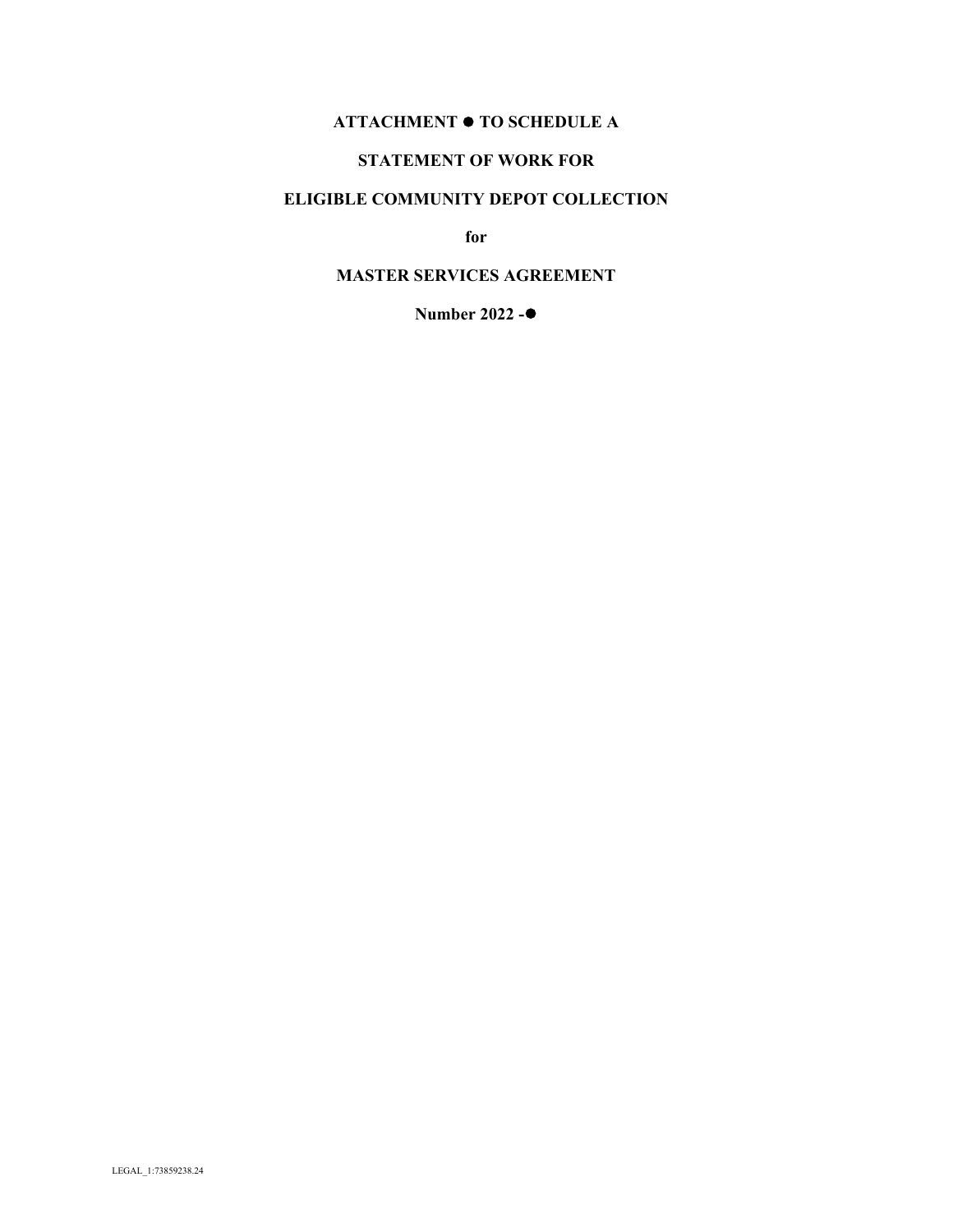|  | <b>Table of Contents</b> |
|--|--------------------------|
|  |                          |

| 1.1 |                                                                       |  |
|-----|-----------------------------------------------------------------------|--|
|     |                                                                       |  |
| 2.1 |                                                                       |  |
|     |                                                                       |  |
| 3.1 |                                                                       |  |
| 3.2 |                                                                       |  |
| 3.3 |                                                                       |  |
| 3.4 |                                                                       |  |
| 3.5 |                                                                       |  |
|     |                                                                       |  |
| 4.1 |                                                                       |  |
|     |                                                                       |  |
| 5.1 |                                                                       |  |
|     |                                                                       |  |
|     |                                                                       |  |
|     | <b>EXHIBIT 4: BLUE BOX MATERIAL ACCEPTED IN COLLECTION SYSTEM  15</b> |  |
|     |                                                                       |  |
|     |                                                                       |  |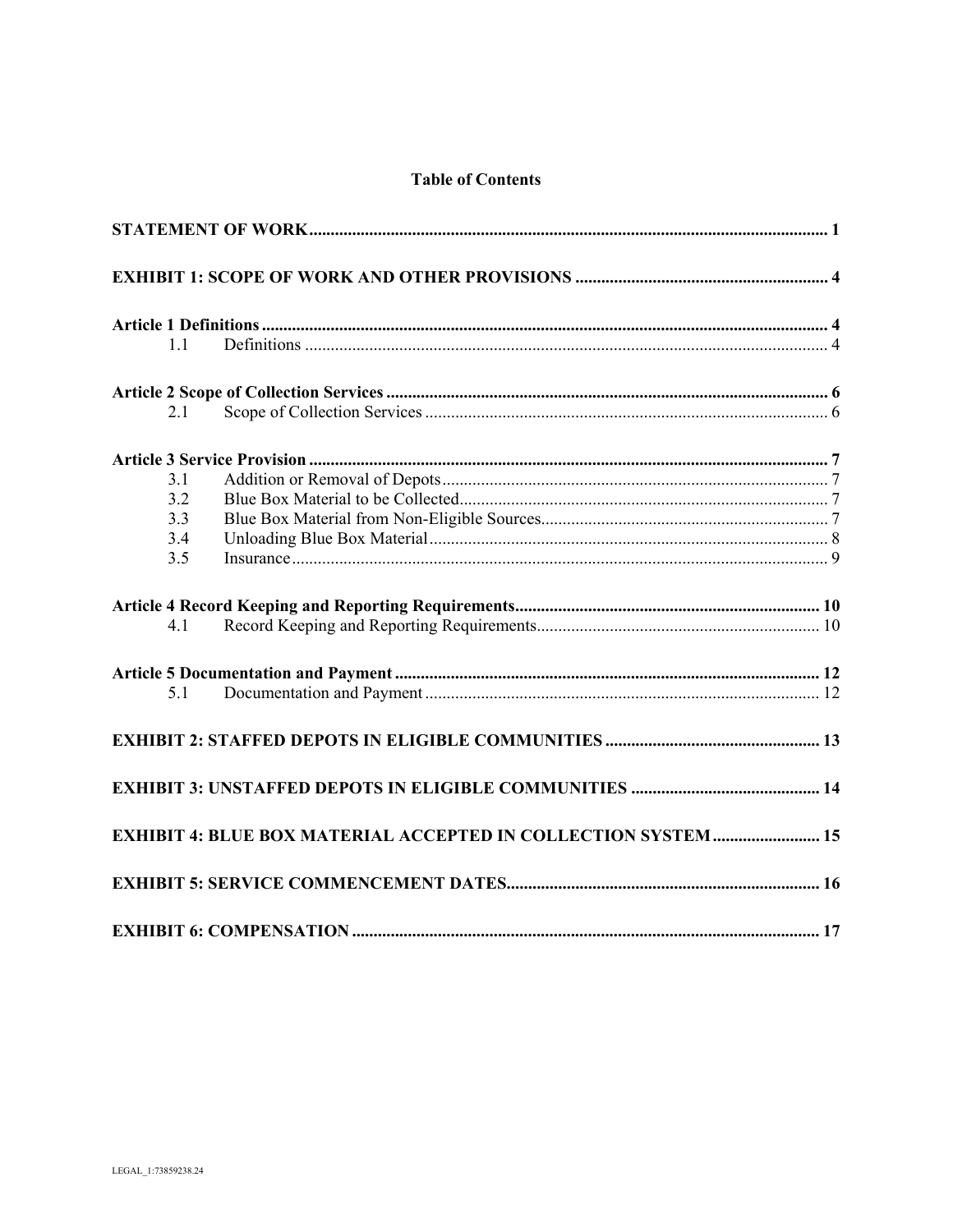### **STATEMENT OF WORK**

#### <span id="page-2-0"></span>STATEMENT OF WORK NUMBER:

This statement of work ("Statement of Work") is given pursuant to Section 3.1 of the Master Services Agreement ("MSA"), made as of  $\bullet$  BETWEEN  $\bullet$  ("Contractor") and Circular Materials, a federal not-forprofit corporation, having a place of business at 1881 Yonge Street, Suite 800, Toronto ON M4S 3C4, operating as Circular Materials Ontario ("CMO", and with the Contractor, each a "Party" and collectively the "Parties"), with an effective date of ("Statement of Work Effective Date").

NOW, THEREFORE, in consideration of the promises, mutual covenants, and agreements contained herein, and other good and valuable consideration, the receipt and sufficiency of which is hereby acknowledged, the Parties acknowledge and agree to all covenants, terms and conditions as stipulated in the MSA, as follows:

- 1. Beginning on the applicable Statement of Work Eligible Community Service Commencement Date listed in Exhibit 5, the Contractor shall perform the Work required by this Statement of Work for all Depots listed in Exhibit 2 and Exhibit 3.
- 2. The Work under this Statement of Work shall include all the Contractor's other obligations under the MSA.
- 3. The time period during which the Work required by this Statement of Work is to be performed is from the earliest Statement of Work Eligible Community Service Commencement Date listed in Exhibit 5 until December 31, 2025. Pursuant to Section 2.1(b) of the MSA, CMO and the Contractor may, by Change Order, extend this Statement of Work for up to three (3) further periods of one (1) year each. The initial term and any such additional term or terms are herein referred to as the "SoW Term".
- 4. The full compensation for the Work under this Statement of Work shall be as set forth in Exhibit 6, which excludes Value Added Taxes. Value Added Taxes are payable by CMO to the Contractor on the price of the Statement of Work.
- 5. In the event of the termination of the MSA in accordance with Section 7.5 of the MSA, CMO shall only pay for the Work authorized by this Statement of Work which is performed prior to the termination date. For the purposes of clarity, CMO shall not be liable to make any other payments in connection with this Statement of Work as a result of such termination of the MSA.
- 6. Capitalized terms not defined in this Statement of Work shall have the meaning set out in the MSA.
- 7. Attached and forming an integral part of this Statement of Work are the following exhibits:
	- (i) Exhibit 1 Scope of Work and Other Provisions;
	- (ii) Exhibit 2 Staffed Depots in Eligible Communities;
	- (iii) Exhibit 3 Unstaffed Depots in Eligible Communities;
	- (iv) Exhibit 4 Blue Box Material Accepted in Collection System;
	- (v) Exhibit 5 Service Commencement Dates; and
	- (vi) Exhibit  $6$  Compensation.

#### **[Remainder of Page Intentionally Left Blank]**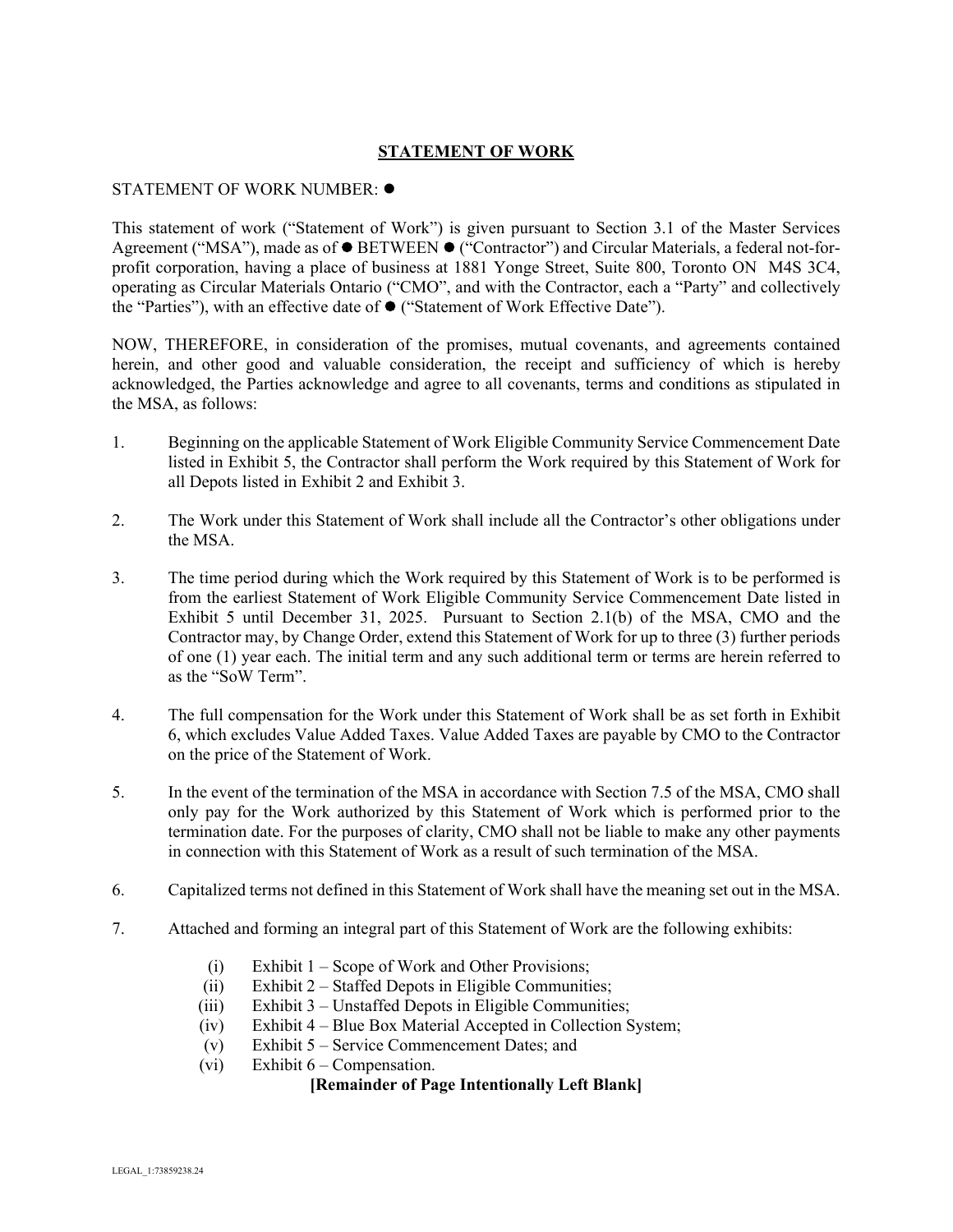**IN WITNESS WHEREOF**, the terms and conditions of this Statement of Work are acknowledged and agreed to by the Parties as of the date first listed above.

# **[Contractor]**

| By:   |                                           |
|-------|-------------------------------------------|
|       | Name: $\bullet$                           |
|       | Title: $\bullet$                          |
| By:   |                                           |
|       | Name: $\bullet$                           |
|       | Title: ●                                  |
|       | We have authority to bind the Contractor. |
| [CMO] |                                           |
|       |                                           |
| By:   |                                           |
|       | Name: ●                                   |
|       | Tifla·                                    |

Title: ●

By:

Name:  $\bullet$ Title:  $\bullet$ 

We have authority to bind CMO.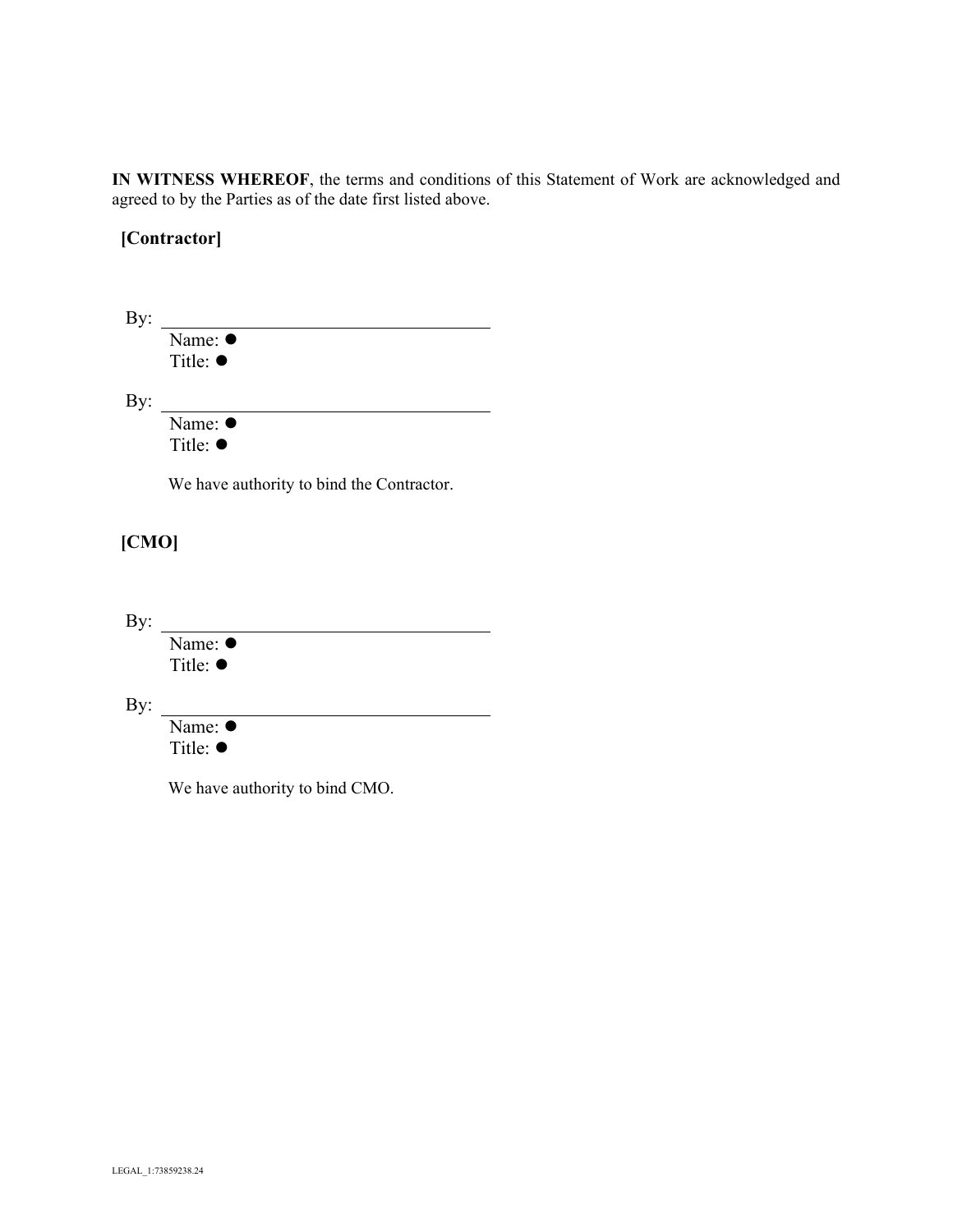### **EXHIBIT 1: SCOPE OF WORK AND OTHER PROVISIONS**

## **ARTICLE 1 DEFINITIONS**

#### <span id="page-4-2"></span><span id="page-4-1"></span><span id="page-4-0"></span>**1.1 Definitions**

"COLLECTION" means the receipt of Blue Box Material from an Eligible Source and delivery of the collected Blue Box Material to an RF.

"COLLECTION SERVICES" means the portion of the Work required by this Statement of Work.

"DEPOT" means a Staffed Depot or an Unstaffed Depot or a New Depot.

"ELIGIBLE SOURCES" means, collectively, (i) eligible sources as defined in the Regulation and (ii) sources agreed by the Parties to be eligible sources for the purposes of the MSA.

"NEW DEPOT" means a new depot as agreed to by the Parties for the purposes of this MSA.

"NON-BLUE BOX MATERIAL" means material that is not Blue Box Material.

"NON-ELIGIBLE SOURCE" means a source within an Eligible Community listed in Exhibit 5 that is not an Eligible Source.

"NON-ELIGIBLE SOURCE BLUE BOX MATERIAL PRICE" has the meaning set out in Exhibit 6.

"NON-ELIGIBLE SOURCE DEDUCTION" has the meaning set out in Section 3.3(a) of Exhibit 1.

"RECEIVING FACILITY" or "RF" means any facility designated by CMO as the point where the Contractor is to unload Blue Box Material, including any alternate facilities identified by CMO for use when an RF is unable to accept Blue Box Material.

"RESIDENTIAL DEPOT COLLECTION COSTS" has the meaning set out in Exhibit 6.

"SINGLE STREAM" means Stream 1 and Stream 2 materials combined.

"SOW TERM" has the meaning set out in Section 3 of this Statement of Work.

"STATEMENT OF WORK EFFECTIVE DATE" has the meaning set out in the recitals to this Statement of Work.

"STAFFED DEPOT" means a facility listed in Exhibit 2.

"STREAM 1" has the meaning set out in Section  $3.2(e)(i)$  of Exhibit 1 to this Statement of Work.

"STREAM 2" has the meaning set out in Section  $3.2(e)(ii)$  of Exhibit 1 to this Statement of Work.

"TRANSITION DATE" means the transition date for an Eligible Community set forth in the document of the (Ontario) Ministry of Environment, Conservation and Parks entitled "Blue Box Transition Schedule" and dated June 1, 2021.

"UNSTAFFED DEPOT" means a facility listed in Exhibit 3.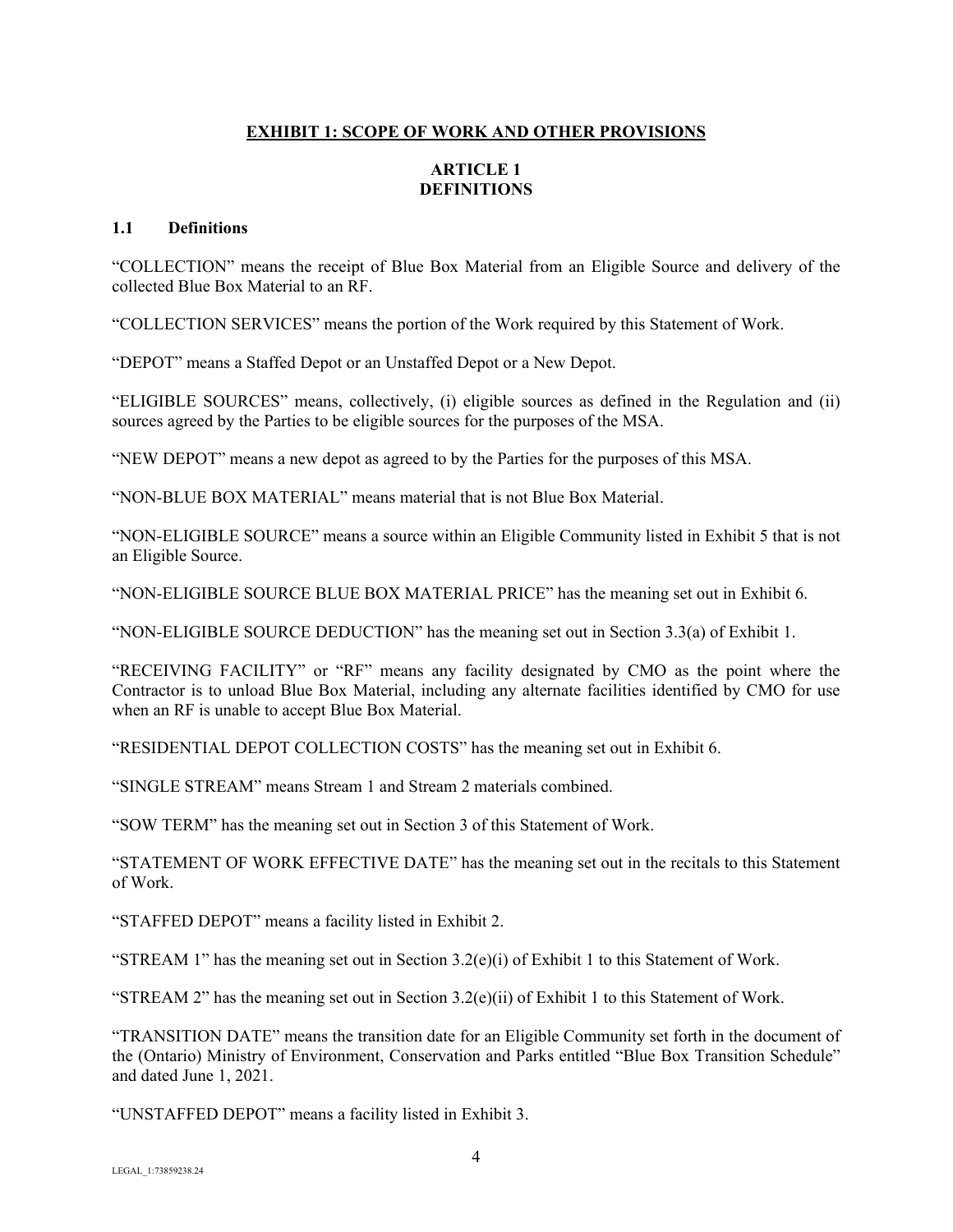"VALUATION TYPE" or "VALTYPE" means the source of Blue Box Material, including single-family residences, multi-family residences, long-term care homes, retirement homes, schools, depots and public spaces. The ValType shall be recorded on weighscale tickets at an RF.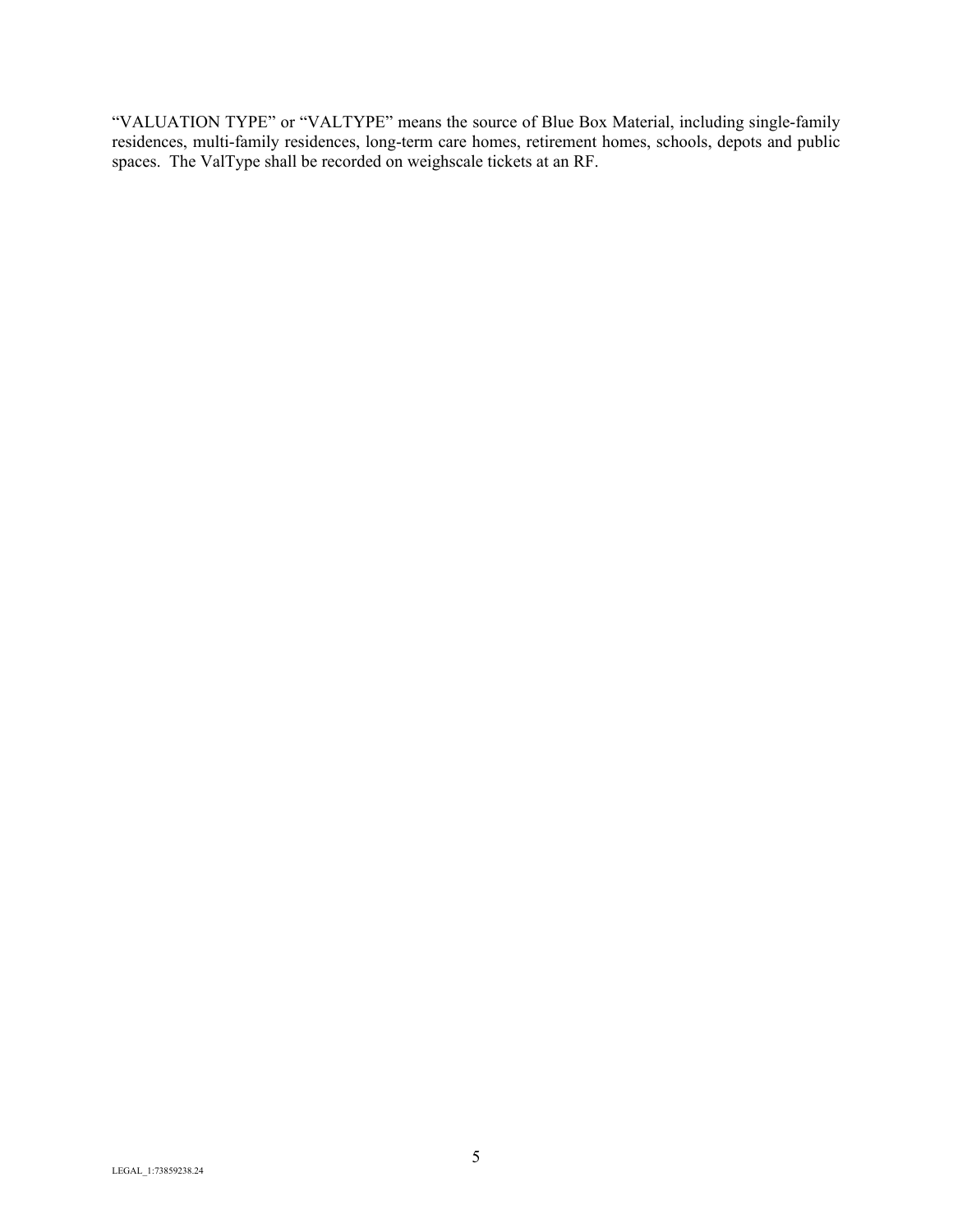#### **ARTICLE 2 SCOPE OF COLLECTION SERVICES**

## <span id="page-6-1"></span><span id="page-6-0"></span>**2.1 Scope of Collection Services**

- (a) The Contractor shall provide Collection Services, including receiving Blue Box Material from Eligible Sources, quality control of received Blue Box Material, storage of Blue Box Material, sorting as required, hauling of material to an RF and unloading by material stream for Blue Box Material, for each Depot in a manner that meets or exceeds the standards, level, scope and quality of collection services the Depot (or, for a New Depot, a similar Depot) received immediately prior to the Transition Date and complies with the terms of the MSA.
- (b) Without limiting the generality of the foregoing, the Collection Services shall meet the applicable requirements of the Regulation, including Sections 24 and 25.
- (c) The Contractor shall retain responsibility for, and control of, Blue Box Material from a Depot through to delivery to an RF.
- (d) Ownership of the Blue Box Material accepted at a Depot by the Contractor shall not transfer to the Contractor.
- (e) CMO shall not be obligated to join or instigate litigation to protect the right of the Contractor. The Contractor may independently enforce its rights under this Statement of Work against third party violators, including but not limited to seeking injunctive relief.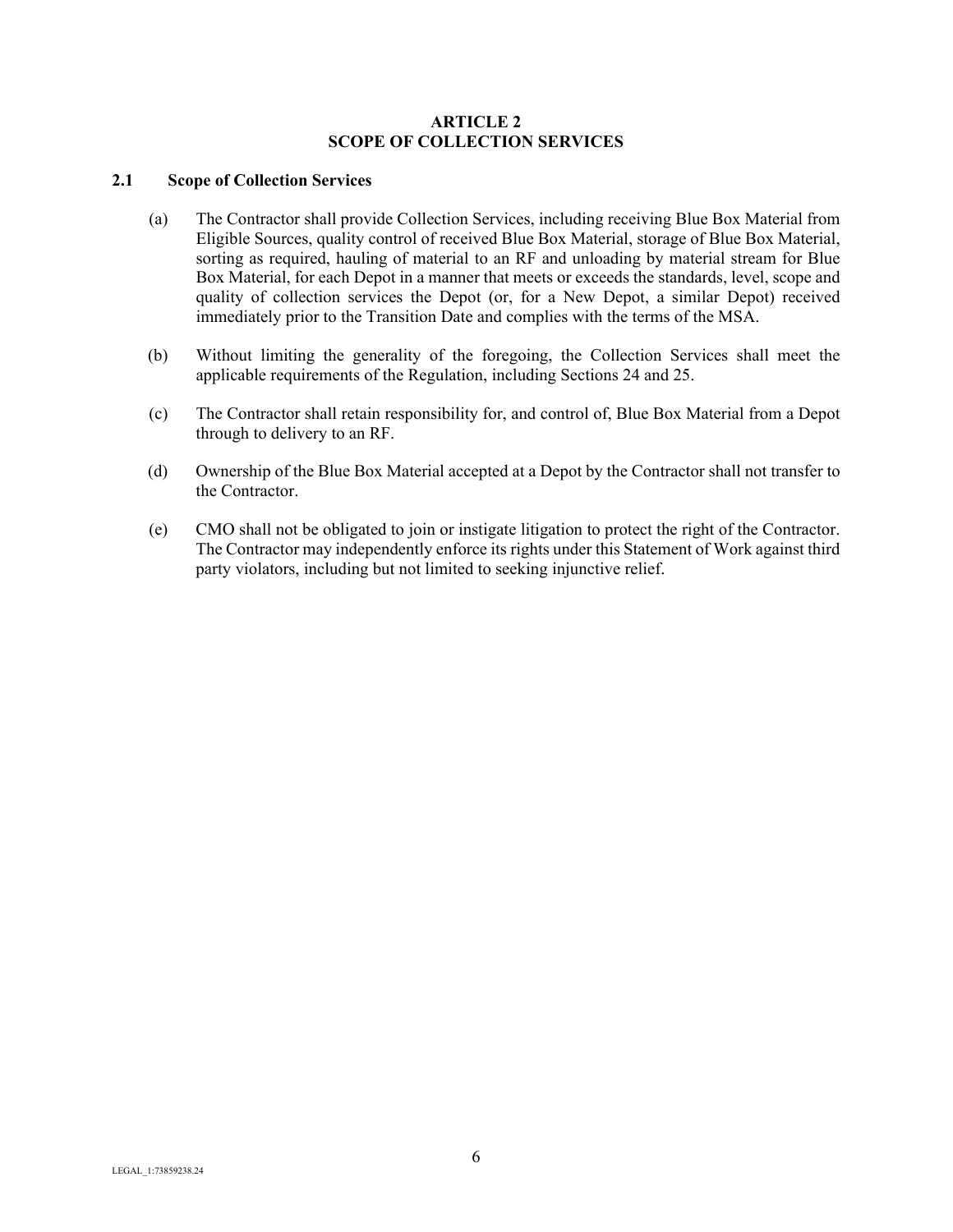#### **ARTICLE 3 SERVICE PROVISION**

### <span id="page-7-1"></span><span id="page-7-0"></span>**3.1 Addition or Removal of Depots**

CMO and the Contractor may add New Depots or remove existing Depots, and make related revisions to the relevant exhibits, by Change Order, pursuant to Section 8.8 of the MSA.

#### <span id="page-7-2"></span>**3.2 Blue Box Material to be Collected**

- (a) The Contractor will collect Blue Box Material listed in Exhibit 4 and delivered by Eligible Sources to a Depot.
- (b) The Contractor will use best efforts to reduce the quantity of Non-Blue Box Material in collected Blue Box Material to no more than four percent (4%) by weight.
- (c) If the average amount of Non-Blue Box Material in collected Blue Box Material delivered to the RF in any rolling six (6) month period exceeds four percent (4%), the Contractor will, within ninety (90) calendar days, prepare and submit to CMO a plan that includes identification of sources of Non-Blue Box Material and strategies and supporting measures to mitigate the amounts of Non-Blue Box Material. The Contractor will implement the plan and provide quarterly reporting to CMO detailing the progress and outcomes of the plan. If improvement does not occur within ninety (90) calendar days after the start of the plan execution, the Contractor will work with CMO to establish additional changes and to adopt best practices recommended by CMO.
- (d) The Contractor may not collect, and collected Blue Box Material may not contain, any packaging containing hazardous or special waste.
- (e) Blue Box Material is to be collected from Eligible Sources in the Eligible Communities listed in Exhibit 5 in a minimum of two streams as follows (as such terms are generally described in Exhibit 4): **[NTD: revise if Contractor is collecting a single stream.]**
	- (i) Stream 1 Paper Products and the following types of Paper Packaging:
		- ⁃ paper laminates
		- ⁃ kraft paper carry-out bags
		- ⁃ kraft paper non-laminated
		- ⁃ corrugated cardboard
		- ⁃ boxboard and other paper packaging
	- (ii) Stream 2 Plastic Packaging, Metal Packaging, Glass Packaging and the following types of Paper Packaging:
		- ⁃ gable top containers
		- aseptic containers

#### <span id="page-7-3"></span>**3.3 Non-Eligible Source Deduction**

(a) Subject to Section 3.3(b), the non-eligible source deduction for each calendar month ("Non-Eligible Source Deduction") shall be twenty-five percent (25%) and such amount shall be used in the calculation of the Contract Price, pursuant to Exhibit 6.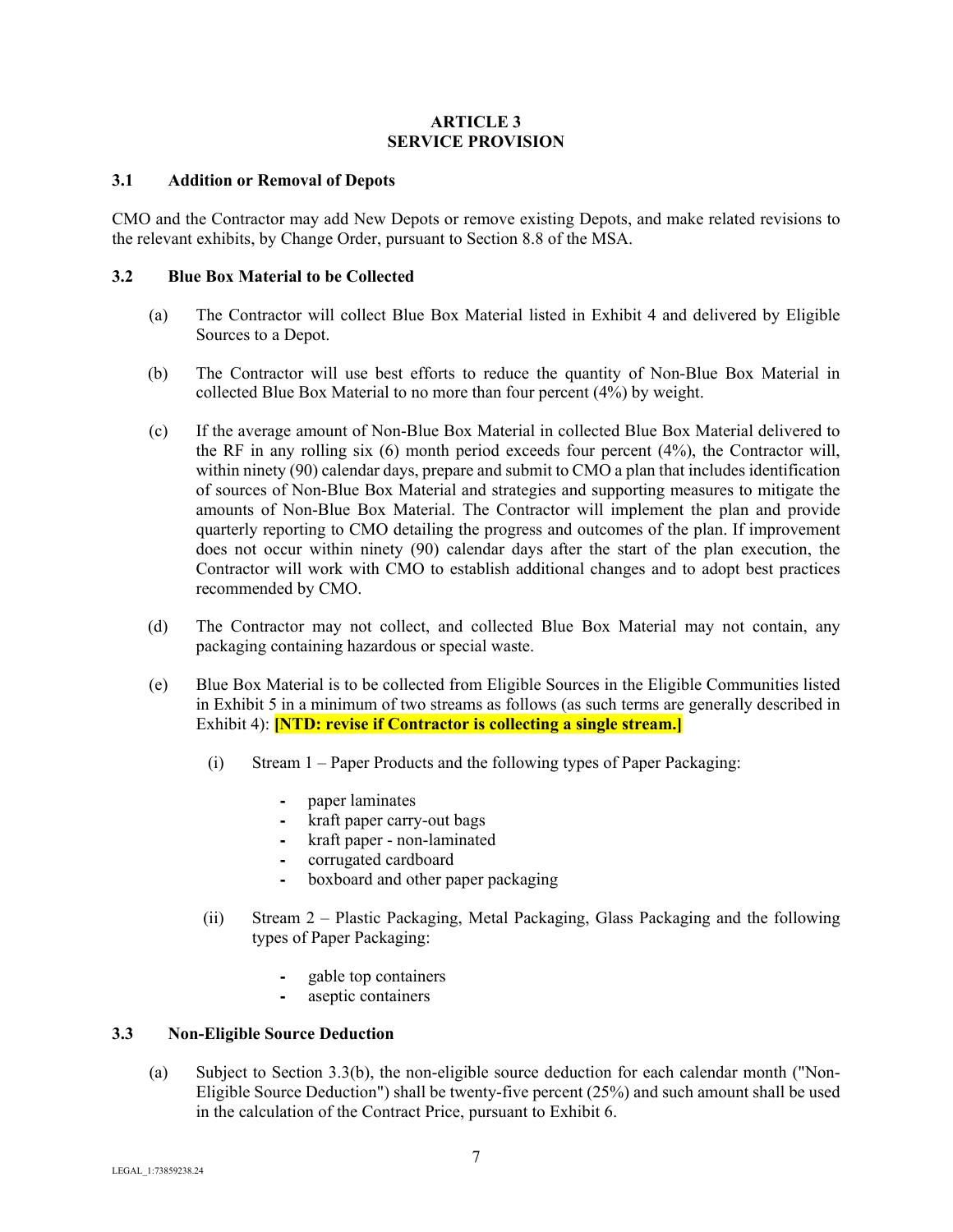- (b) If:
	- (i) the Contractor has submitted information and documents substantiating, to CMO's reasonable satisfaction, that the proportion of Blue Box Material from Non-Eligible Sources is less than twenty-five percent (25%), then, at CMO's discretion, CMO may reduce the Non-Eligible Source Deduction upon thirty (30) days written notice; or
	- (ii) the amount of Blue Box Material collected differs from the amount expected by CMO, based on the typical capture rates of Blue Box Material and the estimated Blue Box Material available for collection, then, at CMO's discretion, CMO may increase the amount of the Non-Eligible Source Deduction, upon thirty (30) days written notice, to reflect the capture rate for Blue Box Material that is within the typical range of capture rates,

and, in either case, such adjusted amount shall be used in the calculation of the Contract Price for subsequent calendar months, pursuant to Exhibit 6.

### <span id="page-8-0"></span>**3.4 Unloading Blue Box Material**

- (a) The locations of the RFs for each Eligible Community will be provided by CMO no later than ninety (90) calendar days prior to the Statement of Work Eligible Community Service Commencement Date for the Eligible Community.
- (b) Contractor will deliver all collected Blue Box Material to the RF identified by CMO. The Contractor will not release Blue Box Material to anyone other than the RF or dispose of any collected Blue Box Material without prior written authorization from CMO.
- (c) Delivery to an RF shall adhere to the following steps:
	- (i) The inbound Hauling Vehicle shall pass over the weighscale without exception. The operator of the Hauling Vehicle must provide information such that a weighscale ticket with all required data can be generated;
	- (ii) The Hauling Vehicle shall go to the designated tipping floor area of the RF. Stream 1 and Stream 2, or each type of further segregated subcategories of Stream 1 and Stream 2, must be deposited into the appropriate tipping floor area. A Hauling Vehicle operator must take instruction from the tipping floor supervisor and only empty when permitted;
	- (iii) Selected Hauling Vehicles will be directed to return to the weighscale after emptying the first compartment to get a split weight (estimated 10% of Hauling Vehicles by Eligible Community will be directed to split weigh). After split weighing, a Hauling Vehicle will return to the tipping floor area for the second compartment and empty the contents of the Hauling Vehicle. The Hauling Vehicle will then return to the weighscale to obtain a tare weight;
	- (iv) The Hauling Vehicle must empty the fibre and container compartments on every trip to the RF. The Hauling Vehicle operator must ensure each compartment is completely emptied before moving to the next tipping floor area and before leaving the property. The Hauling Vehicle operator shall not clean out the Hauling Vehicle in a manner that causes or may cause fibre materials to be commingled with containers or vice versa;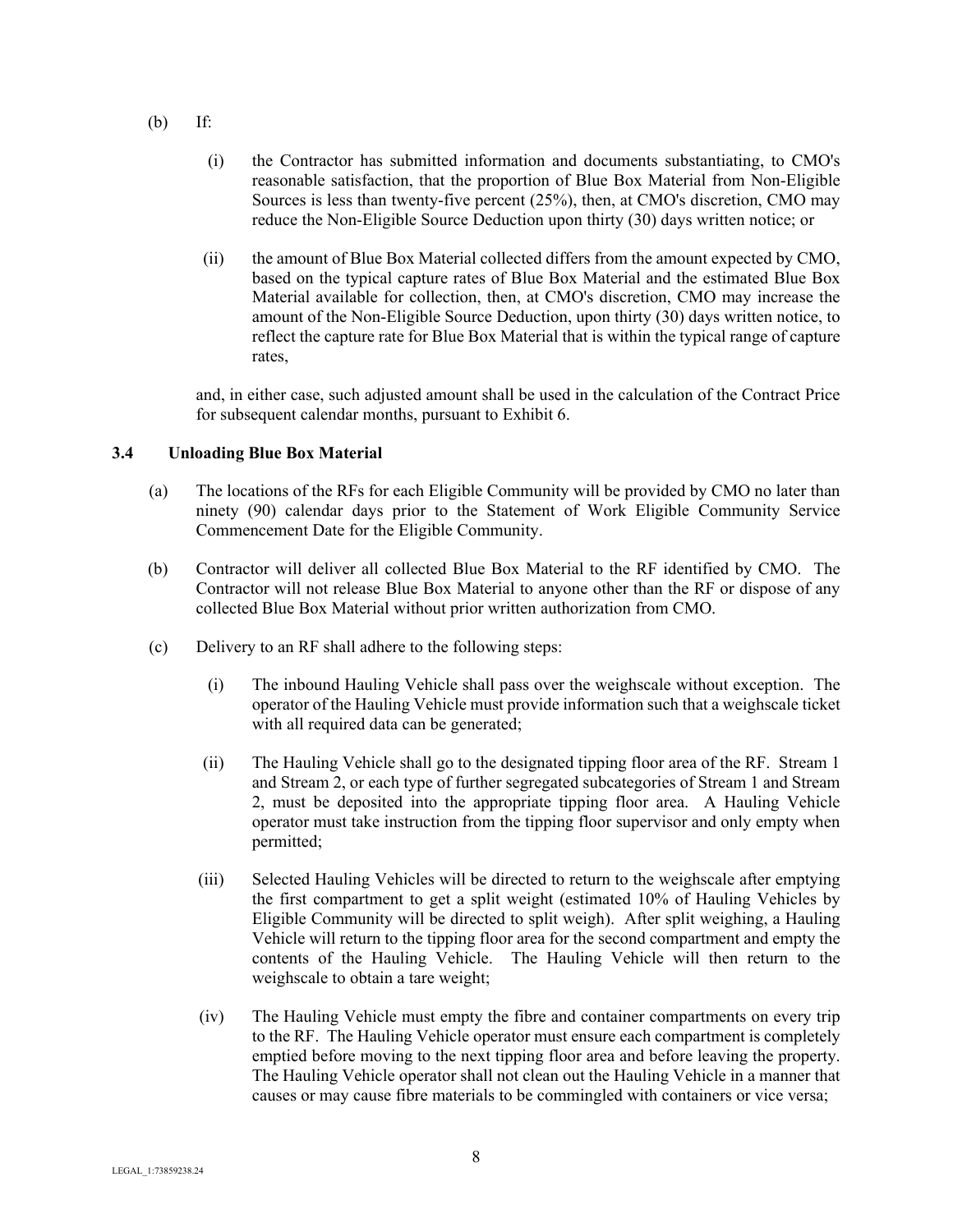- (v) If the Hauling Vehicle experiences a bulkhead failure, the Hauling Vehicle operator shall work with the tipping floor supervisor to separate the two streams;
- (vi) If the Hauling Vehicle is delivering segregated subcategories of Stream 1 and Stream 2, the Hauling Vehicle operator must take instruction from the tipping floor supervisor regarding unloading and weighing of the subcategories of Stream 1 and Stream 2. **[NTD: revise if Contractor is collecting a single stream.]**
- (vii) Every Hauling Vehicle must have a tare weight taken once every two months without exception. To alleviate the potential for backup and delays on the weighscale, tare weight timing will be staggered; and
- (viii) In the event an RF is unable to accept Blue Box Material from a Hauling Vehicle, the Contractor shall immediately notify CMO and the Hauling Vehicle shall proceed to another RF as directed by CMO.
- (d) The Hauling Vehicle operators shall comply with all operational protocol and procedures of an RF during unloading of Blue Box Material.

### <span id="page-9-0"></span>**3.5 Insurance**

Without limiting the generality of Section 8.6 of the MSA, the Contractor shall obtain and maintain the "all risk" property insurance referred to in Section 8.6(a)(iv) for all Depots.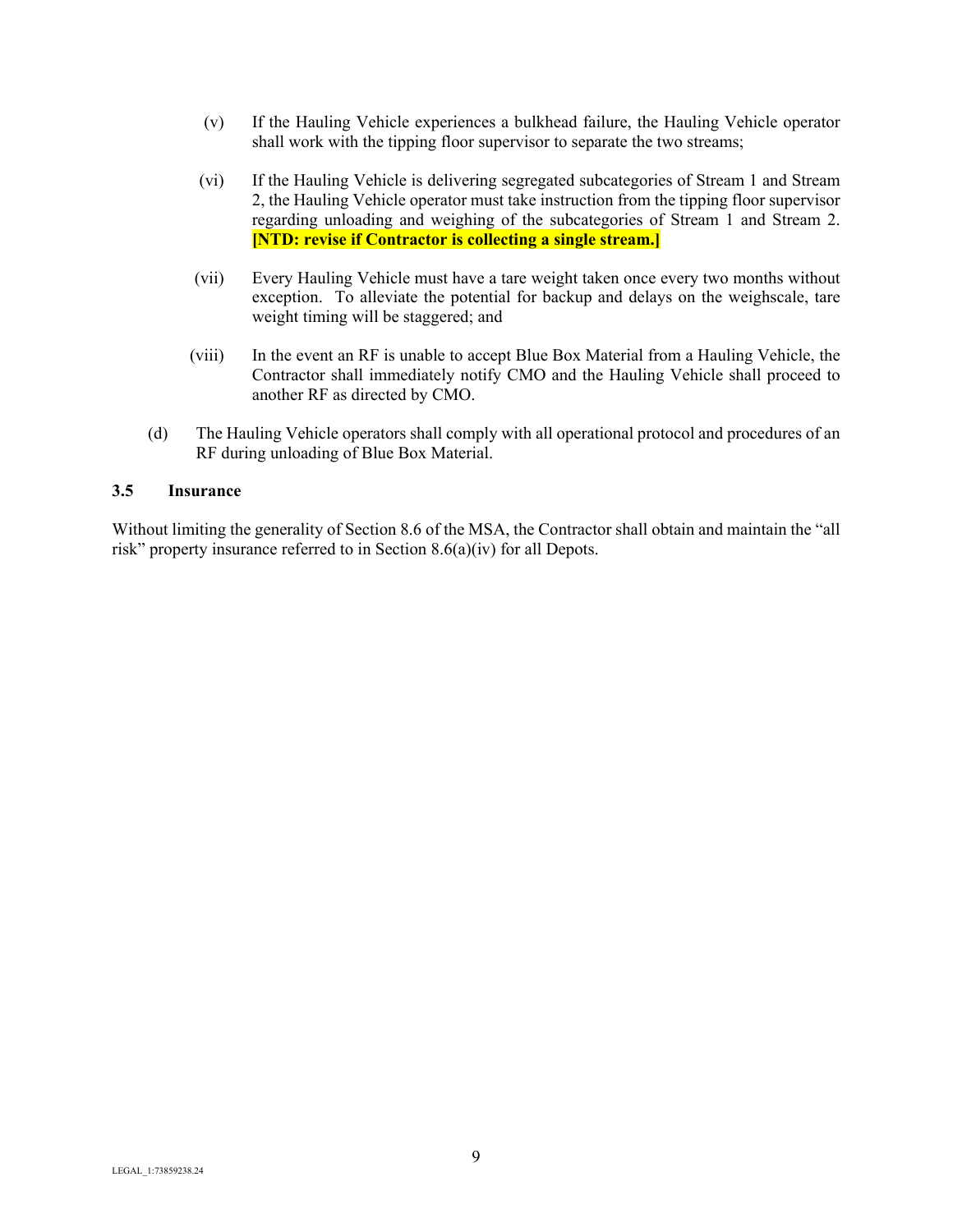#### **ARTICLE 4 RECORD KEEPING AND REPORTING REQUIREMENTS**

## <span id="page-10-1"></span><span id="page-10-0"></span>**4.1 Record Keeping and Reporting Requirements**

- (a) The Contractor shall provide an inventory of equipment for each Depot.
- (b) The Hauling Vehicle operator will provide the necessary information to the RF representative such that the following data may be collected for each inbound vehicle:
	- (i) Date and time;
	- (ii) Originating Eligible Community ID number;
	- (iii) Valtype (i.e., Depot) as applicable to the load;
	- (iv) Blue Box Material onboard (e.g. Stream 1, Stream 2, or a Single Stream material type);
	- (v) Contractor ID number;
	- (vi) Hauling Vehicle number;
	- (vii) Scale ticket number;
	- (viii) Gross weight (tonnes);
	- (ix) Tare weight (tonnes, including by split load if applicable); and
	- (x) Net weight (tonnes; tonnes by compartment Stream 1, Stream 2, where splitweighing occurs).
- (c) The Contractor shall ensure that detailed records are kept for the Blue Box Material that is collected and delivered to a RF including a record of the number of Hauling Vehicles emptied per day, the weight in metric tonnes of each load, and where the load was delivered such that a cross-correlation between RF records and Contractor records can be made.
- (d) Within sixty (60) calendar days of the end of a calendar year, the Contractor shall annually provide a report to CMO, in a form approved by CMO, outlining kilometres driven and fuel consumed by Hauling Vehicles in the delivery of the Work under this Statement of Work. The report will be organized to display information by Hauling Vehicle category and where Hauling Vehicles are used for a specific Valtype the information for Hauling Vehicles will be listed separately.
- (e) The Contractor shall, in addition to the records specified above, maintain, and provide to CMO, in a format acceptable to CMO, a monthly, summary report of Blue Box Material collected (by Depot) under this Statement of Work. This shall include:
	- (i) Monthly Blue Box Material Collected Report: Collection summary showing tonnes of Blue Box Material Collected by Valtype, weight of each Hauling Vehicle, material stream (weigh scale receipts must be maintained and made available in a format and manner as requested by CMO); and
	- (ii) Changes to the inventory of equipment for each Depot.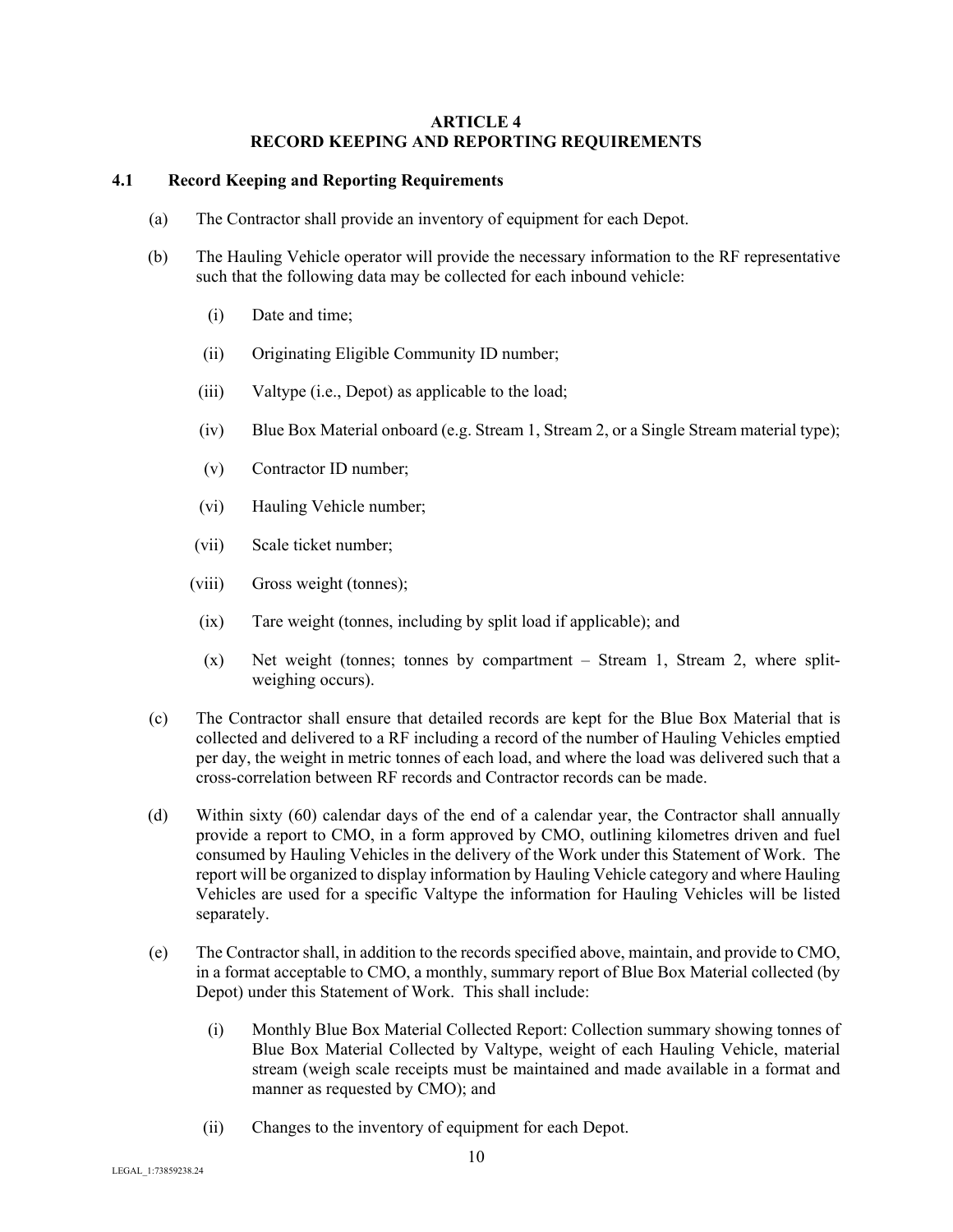### (f) The Contractor shall:

- (i) electronically transfer all Collection Data to CMO; and
- (ii) make all Collection Data available for transfer to, and access by, CMO,

via an Application Programming Interface or web-based portal, in a format, and in accordance with other requirements, established by CMO.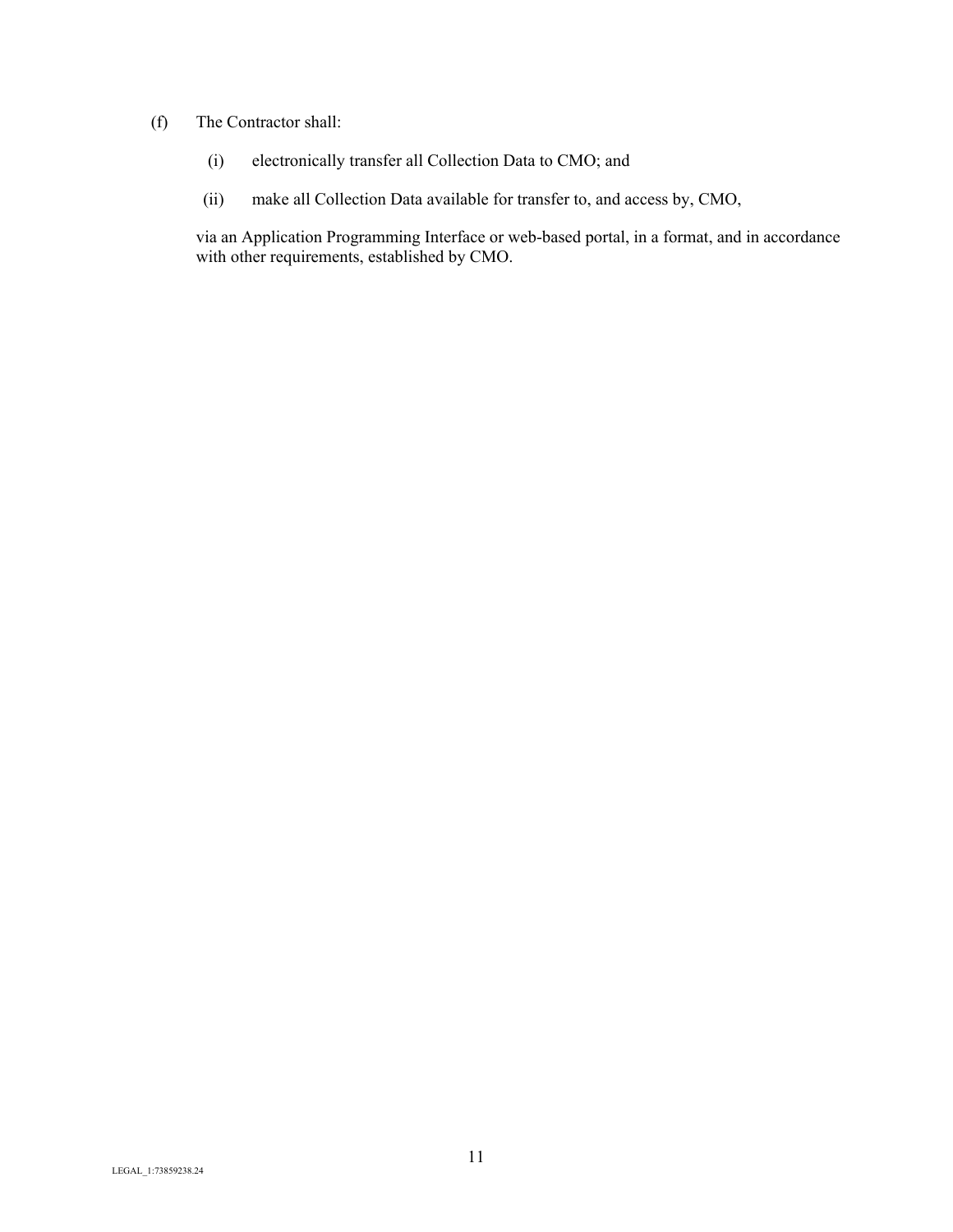#### **ARTICLE 5 DOCUMENTATION AND PAYMENT**

## <span id="page-12-1"></span><span id="page-12-0"></span>**5.1 Documentation and Payment**

- (a) Starting in the first calendar month after the Statement of Work Eligible Community Service Commencement Date for an Eligible Community, the Contractor shall submit to CMO a monthly work report for the Work performed in the prior calendar month for such Eligible Community. The monthly work report must be submitted within the first fourteen (14) calendar days after the start of the calendar month.
- (b) Each monthly work report submitted by the Contractor shall be in a form acceptable to CMO and shall include the following in respect of the period covered by the applicable monthly work report:
	- (i) full day equivalent for each Staffed Depot in Exhibit 2; and
	- (ii) Blue Box Material collection summary report that complies with the requirements of Section 4.1(e) of this Exhibit 1.
- (c) If requested by CMO, the Contractor shall provide Hauling Vehicle weighscale records.
- (d) For clarity, the Contractor may only be paid for Work under this Statement of Work every calendar month provided the Contractor has submitted monthly work reports in accordance with Section 5.1(a) of this Exhibit 1 for such calendar month.
- (e) For greater certainty, except as expressly set out in the MSA there shall be no increase to the prices set out in the Statement of Work for any changes to the Contractor's responsibilities.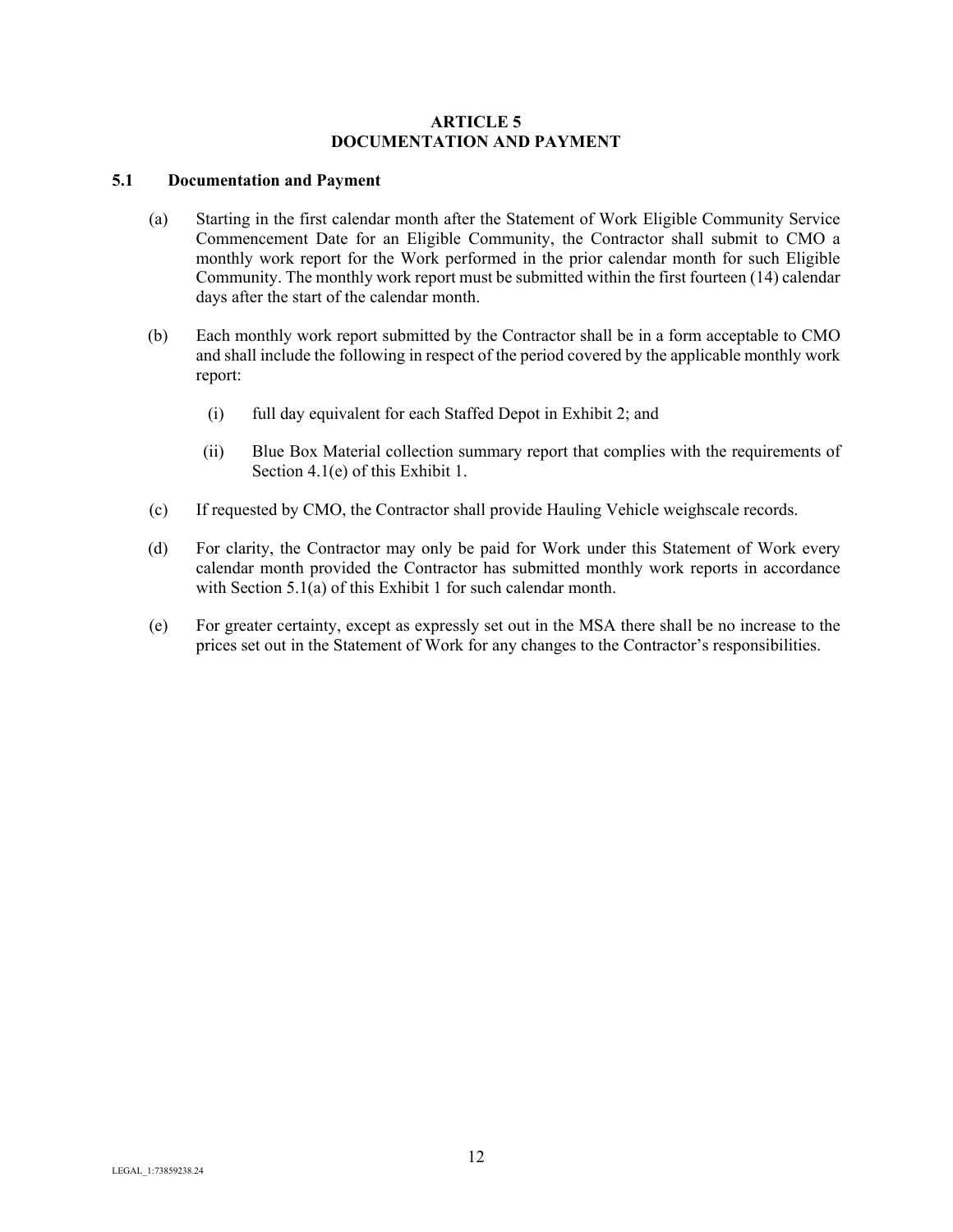## **EXHIBIT 2: STAFFED DEPOTS IN ELIGIBLE COMMUNITIES**

<span id="page-13-0"></span>

| Eligible<br>Community | <b>Depot Name</b> | <b>Depot</b><br><b>Address</b> | Days of<br>Operation<br>per<br>calendar<br>month | <b>Hours of</b><br>Operation | <b>Full Day</b><br><b>Equivalent</b><br>per<br>calendar<br>month |
|-----------------------|-------------------|--------------------------------|--------------------------------------------------|------------------------------|------------------------------------------------------------------|
| A.                    |                   |                                |                                                  |                              |                                                                  |
| <b>B.</b>             |                   |                                |                                                  |                              |                                                                  |
| $C$ .                 |                   |                                |                                                  |                              |                                                                  |
| D.                    |                   |                                |                                                  |                              |                                                                  |

**\*NOTE: The Contractor is to complete this Exhibit with current information prior to execution of the Statement of Work. CMO holds no responsibility or liability for actual figures that are different from the figures presented in this Exhibit.**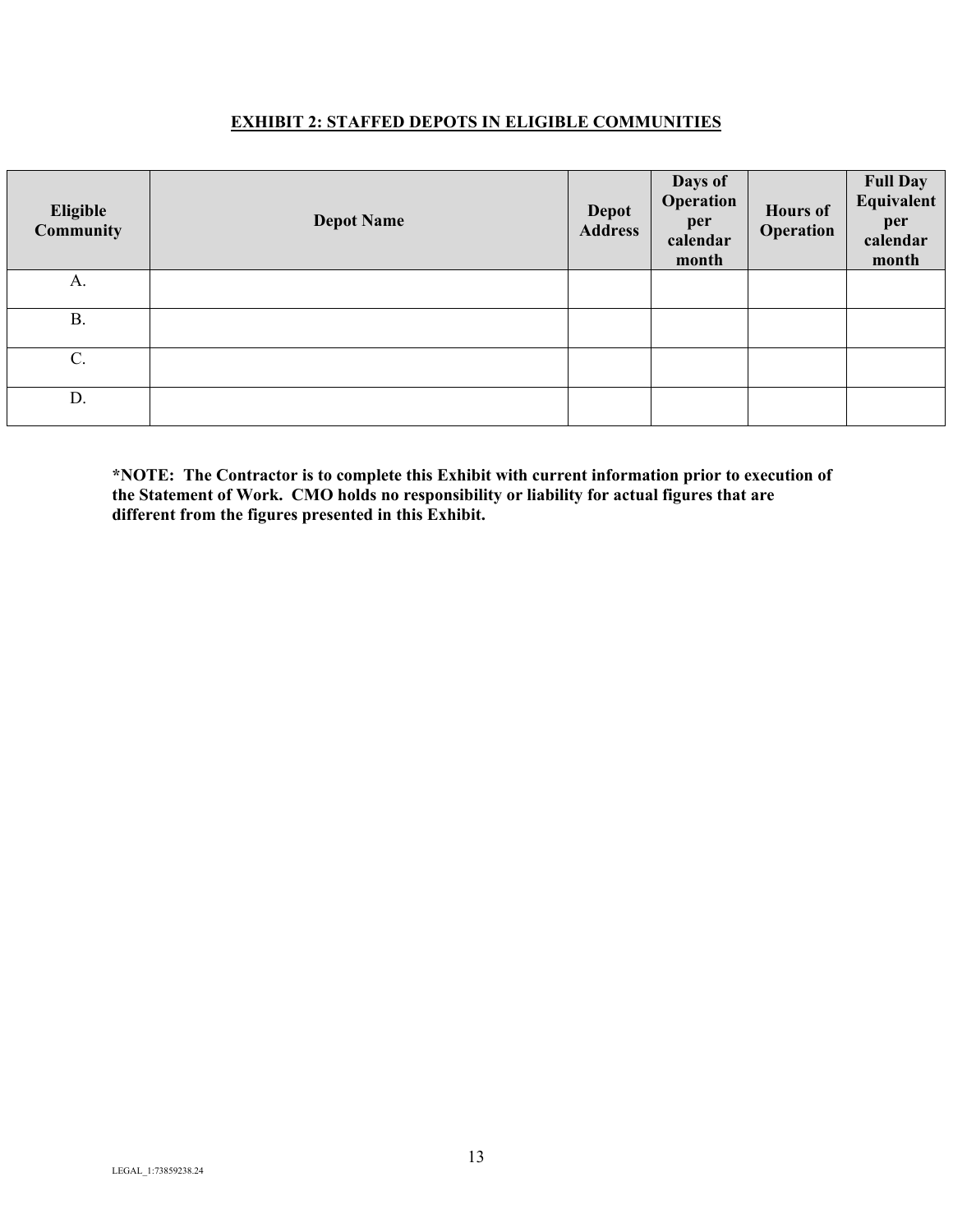## **EXHIBIT 3: UNSTAFFED DEPOTS IN ELIGIBLE COMMUNITIES**

<span id="page-14-0"></span>

| Eligible<br>Community | <b>Depot Name</b> | <b>Depot</b><br><b>Address</b> |
|-----------------------|-------------------|--------------------------------|
| A.                    |                   |                                |
| <b>B.</b>             |                   |                                |
| C.                    |                   |                                |
| D.                    |                   |                                |

**\*NOTE: The Contractor is to complete this Exhibit with current information prior to execution of the Statement of Work. CMO holds no responsibility or liability for actual figures that are different from the figures presented in this Exhibit.**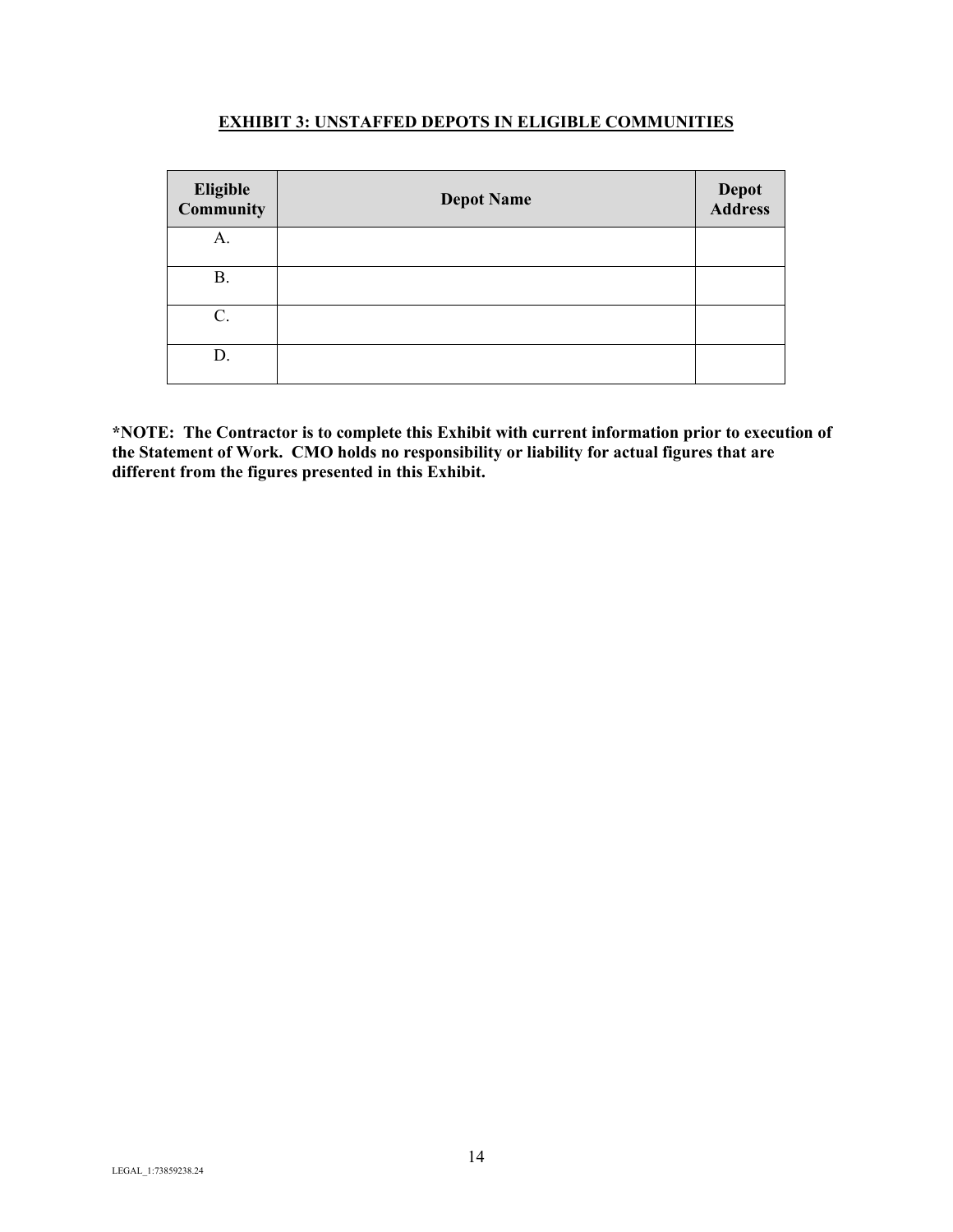## <span id="page-15-0"></span>**EXHIBIT 4: BLUE BOX MATERIAL ACCEPTED IN COLLECTION SYSTEM**

| No. | <b>Eligible Community</b> | <b>Blue Box Material accepted</b><br>by the Eligible Community for this<br><b>Statement of Work</b> |
|-----|---------------------------|-----------------------------------------------------------------------------------------------------|
|     |                           |                                                                                                     |
| 2.  |                           |                                                                                                     |
| 3.  |                           |                                                                                                     |

**\*NOTE: The Contractor is to complete this Exhibit with current information prior to execution of the Statement of Work. CMO holds no responsibility or liability for information that is different from the information presented in this Exhibit.**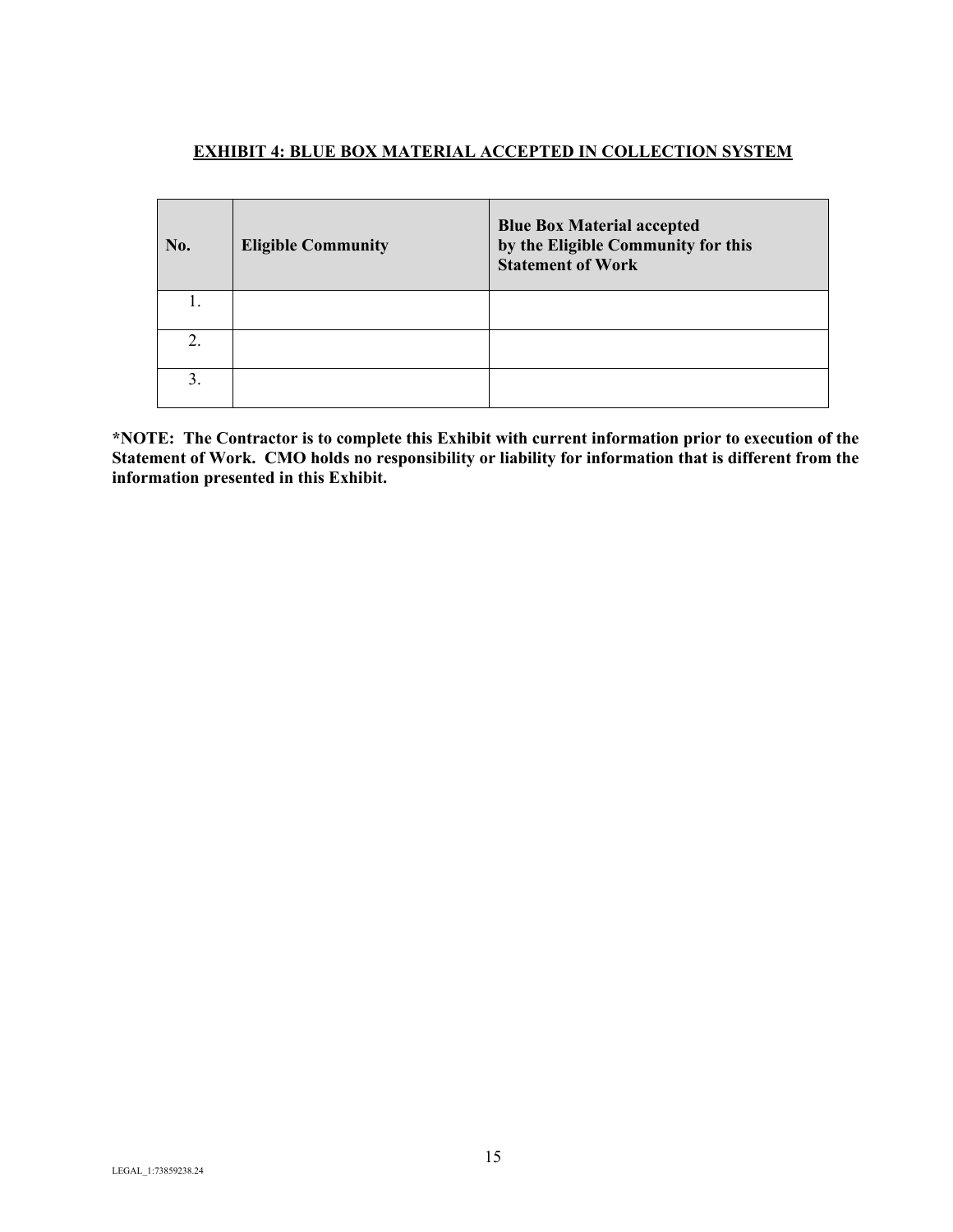# **EXHIBIT 5: SERVICE COMMENCEMENT DATES**

<span id="page-16-0"></span>The table included below lists the Statement of Work Eligible Community Service Commencement Date when services, forming the Work described by this Statement of Work, are to commence in each Eligible Community (e.g. Collection Services will begin on date A in Eligible Community B).

| No.      | <b>Statement of Work</b><br><b>Eligible Community</b><br><b>Service Commencement Date</b> | <b>Eligible Community</b> |
|----------|-------------------------------------------------------------------------------------------|---------------------------|
|          |                                                                                           |                           |
| <u>.</u> |                                                                                           |                           |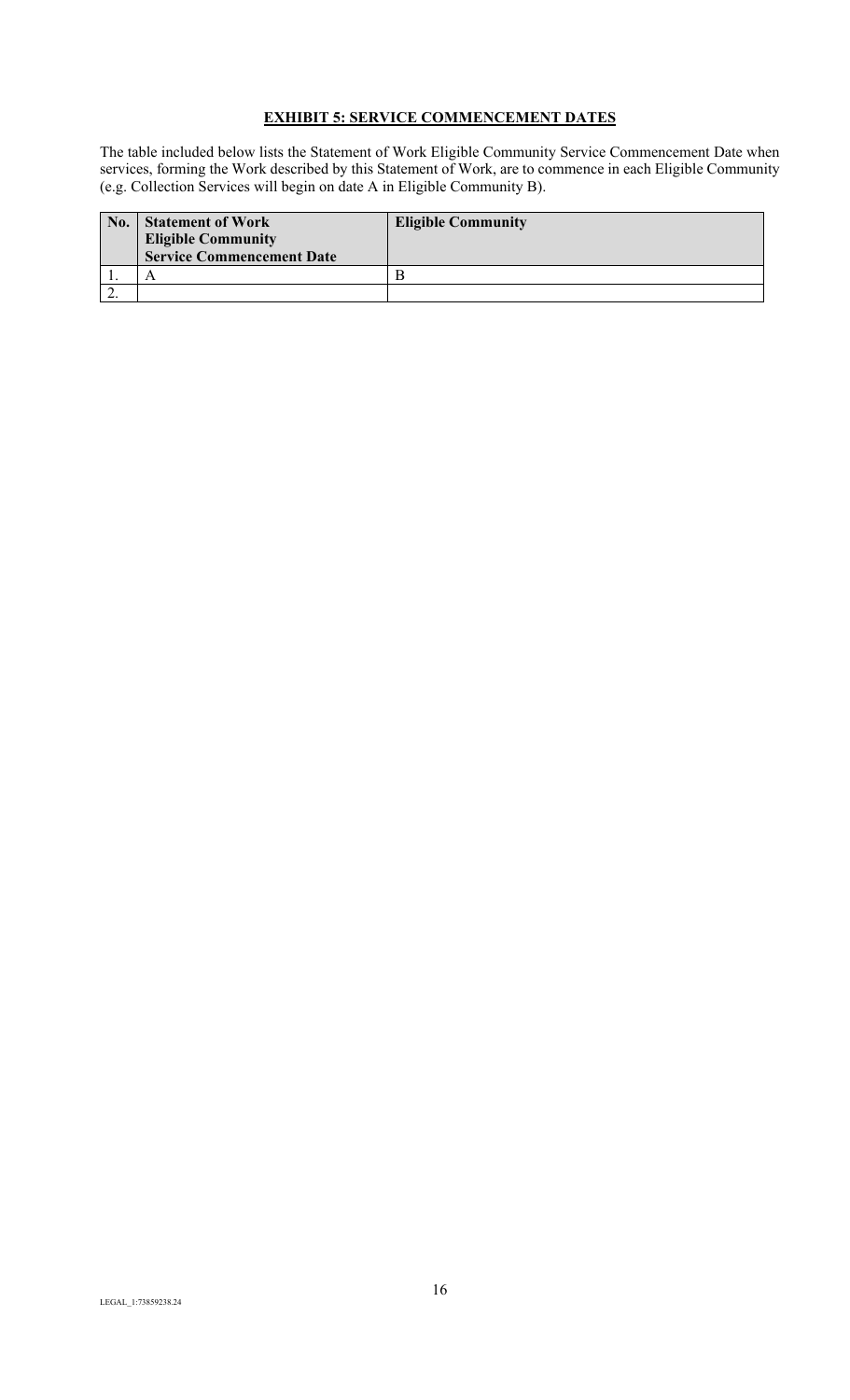## **EXHIBIT 6: COMPENSATION**

- <span id="page-17-0"></span>1.1 For each calendar month during the SoW Term, the Contract Price for the Work performed under this Statement of Work in accordance with the requirements of the MSA shall be calculated as:
	- (a) Residential Depot Collection Costs; less
	- (b) the Non-Eligible Source Deduction multiplied by the kilograms of Blue Box Material delivered to all RFs during the applicable calendar month, multiplied by the Non-Eligible Source Blue Box Material Price.

For the purposes of this Statement of Work, "Residential Depot Collection Costs" means  $\bullet$  **[NTD: Set out applicable monthly price**] and "Non-Eligible Source Blue Box Material Price" means  $\bullet$  per kilogram **[NTD: Set out applicable price.]**.

- 1.2 Fuel Price Adjustment
	- (a) Diesel Fuel
		- (i) If the Contractor utilizes diesel fueled Hauling Vehicles for the performance of Collection Services, for the first calendar month immediately following the first anniversary of the Statement of Work Effective Date and for each subsequent calendar month in which diesel fueled Hauling Vehicles are used for the performance of Collection Services, the Non-Eligible Source Blue Box Material Price shall be adjusted to account for changes in the cost of diesel fuel. The diesel fuel price adjustment shall be (1) twenty percent (20%) of the Non-Eligible Source Blue Box Material Price for the prior calendar month multiplied by (2) the percent change in the Southern Ontario Diesel Price published in the table of Fuel Prices located at https://data.ontario.ca/dataset/fuels-price-survey-information ("Diesel Fuel Index") over the prior calendar month ("Percent Change for Diesel") multiplied by (3) the prorata amount of diesel fuel (measured by litre) used in the Eligible Communities for the calendar month for the Hauling Vehicles. The diesel fuel price adjustment amount will be added to or subtracted from the Non-Eligible Source Blue Box Material Price.
		- (ii) An example of the payment adjustment calculation is shown below:

Diesel Fuel Price Adjustment = Non-Eligible Source Blue Box Material Price for the prior calendar month x 0.20 x (Percent Change for Diesel) x prorata amount of diesel fuel (measured in litres) used in the Eligible Communities for the calendar month for the Hauling Vehicles

- (b) Natural Gas
	- (i) If the Contractor utilizes compressed natural gas fueled Hauling Vehicles for the performance of Collection Services, for the first calendar month immediately following the first anniversary of the Statement of Work Effective Date and for each subsequent calendar month in which natural gas fueled Hauling Vehicles are used for the performance of Collection Services, the Non-Eligible Source Blue Box Material Price shall be adjusted to account for changes in the cost of natural gas. The natural gas price adjustment shall be (1) twenty percent (20%) of the Non-Eligible Source Blue Box Material Price for the prior calendar month multiplied by (2) the percent change in the Ontario Compressed Natural Gas Price published in the table of Fuel Prices located at https://data.ontario.ca/dataset/fuels-price-survey-information (" Natural Gas Index") over the prior calendar month ("Percent Change for Natural Gas") multiplied by (3) the prorata amount of natural gas (measured in litres) used in the Eligible Communities for the calendar month for the Hauling Vehicles. The natural gas price adjustment amount will be added to or subtracted from the Non-Eligible Source Blue Box Material Price.
	- (ii) An example of the payment adjustment calculation is shown below:

Natural Gas Price Adjustment = Non-Eligible Source Blue Box Material Price for the prior calendar month x 0.20 x (Percent Change for Natural Gas) x prorata amount of natural gas (measured in litres) used in the Eligible Communities for the calendar month for the Hauling Vehicles

1.3 Consumer Price Index Price Adjustment